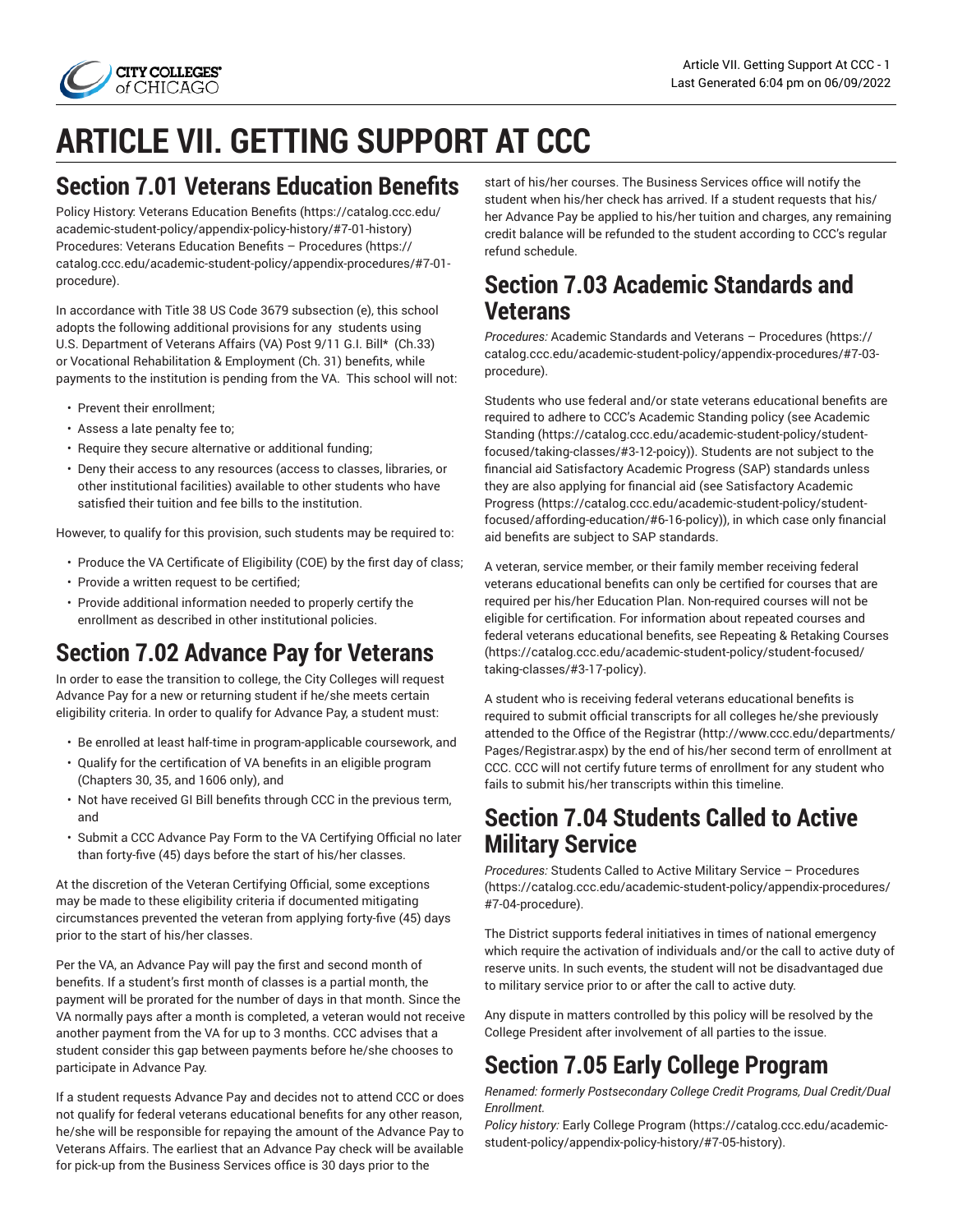

#### a. *Definitions*

- **Early College Program:** CCC's Dual Enrollment and Dual Credit program for eligible currently enrolled high school students.
- **Dual Enrollment:** An instructional arrangement where an academically qualified junior or senior student currently enrolled in high school also enrolls in a college level course at one of the City Colleges of Chicago. Upon completion, students receive college credit with their earned grade (A-F).
- **Dual Credit:** An instructional arrangement where an academically qualified junior or senior student currently enrolled in high school also enrolls in a college level course taught at their high school by a qualified instructor. Upon completion, students receive both college credit and high school credit with their earned grade (A-F).
- **Continuing Education - Professional & Personal Development Courses:** Continuing Education - Professional & Personal Development courses are **not eligible** for Dual Enrollment or Dual Credit.

Note: high school seniors are not eligible for dual enrollment/dual credit (DE/DC) courses in the summer following their graduation.

#### b. *Tuition and Charges*

Tuition and charges are waived for Early College participants enrolled in approved Dual Enrollment/Dual Credit classes (DE/DC). All high school students enrolled in Early College programs must comply with the requirements of CCC's Early College Program regardless of funding source or location of classes. Students are limited in the number of DE/DC classes they may take per term:

- Students may take only **one dual enrollment class** per term, tuition and charges free. However, students may enroll in additional courses but are responsible for all tuition and charges associated with them.
- Students may not enroll in more than 29 credits (lifetime limit) of **dual credit course offerings**, tuition and charges free.

#### c. *Eligibility Requirements*

Early College students must meet the following eligibility requirements:

- Admissions requirements for high school students (see [High](https://catalog.ccc.edu/academic-student-policy/student-focused/getting-admitted/#2-01-policy) [School Students](https://catalog.ccc.edu/academic-student-policy/student-focused/getting-admitted/#2-01-policy) [\(https://catalog.ccc.edu/academic-student](https://catalog.ccc.edu/academic-student-policy/student-focused/getting-admitted/#2-01-policy)[policy/student-focused/getting-admitted/#2-01-policy](https://catalog.ccc.edu/academic-student-policy/student-focused/getting-admitted/#2-01-policy))).
- Must be either:
	- Currently enrolled at a Chicago Public Schools (CPS) high school, or
	- A City of Chicago resident enrolled in high school, including home schooled students.
- Residency verification requirements, see [Residency](https://catalog.ccc.edu/academic-student-policy/student-focused/affording-education/#6-01-policy) ([https://](https://catalog.ccc.edu/academic-student-policy/student-focused/affording-education/#6-01-policy) [catalog.ccc.edu/academic-student-policy/student-focused/](https://catalog.ccc.edu/academic-student-policy/student-focused/affording-education/#6-01-policy) [affording-education/#6-01-policy](https://catalog.ccc.edu/academic-student-policy/student-focused/affording-education/#6-01-policy)).
- Home schooled students: Must be at least 16 years old, completing high school coursework, and must prove age by a valid State of Illinois ID card or driver's license.
- Submit a Parental Permission Form completed with signatures from their parent/guardian and high school guidance counselor.
- Meet all course entry (prerequisites) and academic program requirements.

#### d. *Revocation of Early College Eligibility*

A student's Early College eligibility will be revoked if any of the following occur:

- Earn a final grade "D" or "F" in a Dual Enrollment or Dual Credit course.
- Receive an NSW for a Dual Enrollment or Dual Credit course.
- Are administratively withdrawn (ADW) from a Dual Enrollment or Dual Credit course.
- Withdraw (WTH) from a Dual Enrollment or Dual Credit course after the Statistical Date. See [Glossary](https://catalog.ccc.edu/academic-student-policy/glossary-terms/#glossary-stat-date) of Terms [\(https://](https://catalog.ccc.edu/academic-student-policy/glossary-terms/#glossary-stat-date) [catalog.ccc.edu/academic-student-policy/glossary-terms/](https://catalog.ccc.edu/academic-student-policy/glossary-terms/#glossary-stat-date) [#glossary-stat-date](https://catalog.ccc.edu/academic-student-policy/glossary-terms/#glossary-stat-date)) for more information about the Statistical (STAT) Date.
- Students who earn a final grade of D or F during Spring 2020 will not have their eligibility revoked.
- Students who withdraw (WTH) or are administratively withdrawn (ADW) after March 16, 2020 will not have their eligibility revoked (Spring 2020 only)

#### e. *Reinstatement of Early College Eligibility*

A student whose Early College eligibility has been revoked may be reinstated into the Early College program by:

- Repeating a previously enrolled Early College course in which he/ she earned a final grade of "D" or "F," received an NSW or ADW, or from which they withdrew (WTH). Students are responsible for paying the full cost of tuition and any other charges associated with the repeated course; and
- Successfully completing the course with a final grade of "C" or higher.

#### f. *Discretionary Status*

The Early College Program is offered at the sole discretion of CCC. Accordingly, it may be awarded or limited at the discretion of the District, is subject to available funding, is non- refundable, and may be changed or cancelled at any time without prior notice.

# **Section 7.06 Email Account & Portal**

*Procedures:* Email Account & Portal – [Procedures](https://catalog.ccc.edu/academic-student-policy/appendix-procedures/#7-06-procedure) ([https://](https://catalog.ccc.edu/academic-student-policy/appendix-procedures/#7-06-procedure) [catalog.ccc.edu/academic-student-policy/appendix-procedures/#7-06](https://catalog.ccc.edu/academic-student-policy/appendix-procedures/#7-06-procedure) [procedure\)](https://catalog.ccc.edu/academic-student-policy/appendix-procedures/#7-06-procedure).

CCC provides a free email account to all students, faculty, and staff. CCC sends all official correspondence via the CCC email account only, and takes measures to ensure that email services operate in a reliable and secure environment and comply with the Family Educational Rights and Privacy Act (FERPA).

**Students and faculty are responsible for checking their email account frequently** for important information, including financial aid, academic advising, grades, registration, communications from faculty or students, important course updates, assignments and deadlines, quiz and exam dates, general information of interest, etc. In some cases, email is the only notification students or faculty may receive.

# **Section 7.07 Library Circulation**

#### **Access to libraries**

The libraries serve current City Colleges of Chicago students, faculty, and staff. A current CCC ID is required (meaning the holder is registered for a given term) to check out materials. All students, faculty, and staff have access to electronic resources (databases, e-books, articles) both on campus and off-campus, with the latter access requiring a CCC username/password for authentication.